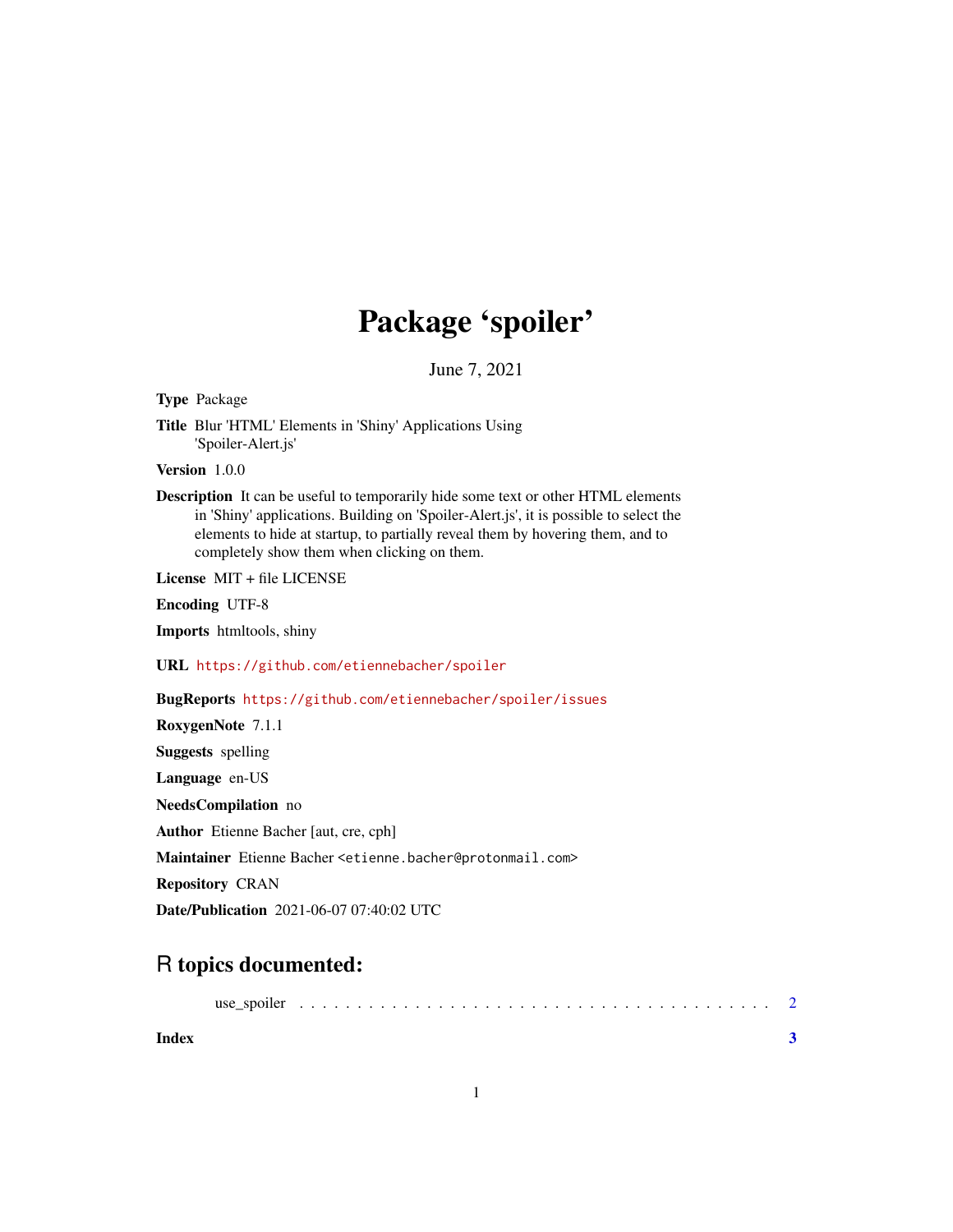<span id="page-1-0"></span>

#### Description

Load Spoiler-alert dependencies, mark some elements as spoilers, and define the blurring intensity for these elements.

#### Usage

```
use_spoiler()
```
spoiler(ui\_element)

hide\_spoilers(max =  $10$ , partial =  $4$ )

#### Arguments

| ui_element | Element to blur                              |
|------------|----------------------------------------------|
| max        | Blurring intensity of the element by default |
| partial    | Blurring intensity when hovering the element |

#### Examples

```
if (interactive()) {
 library(shiny)
 library(spoiler)
 # works better in browser
 ui <- fluidPage(
    # Load dependencies
   use_spoiler(),
   column(
      3,
      p("this text can be seen"),
      spoiler(p("this one can't be seen")) # This text will be blurred
   ),
   hide_spoilers()
 \mathcal{L}server <- function(input, output, session) {}
 shinyApp(ui, server)
}
```